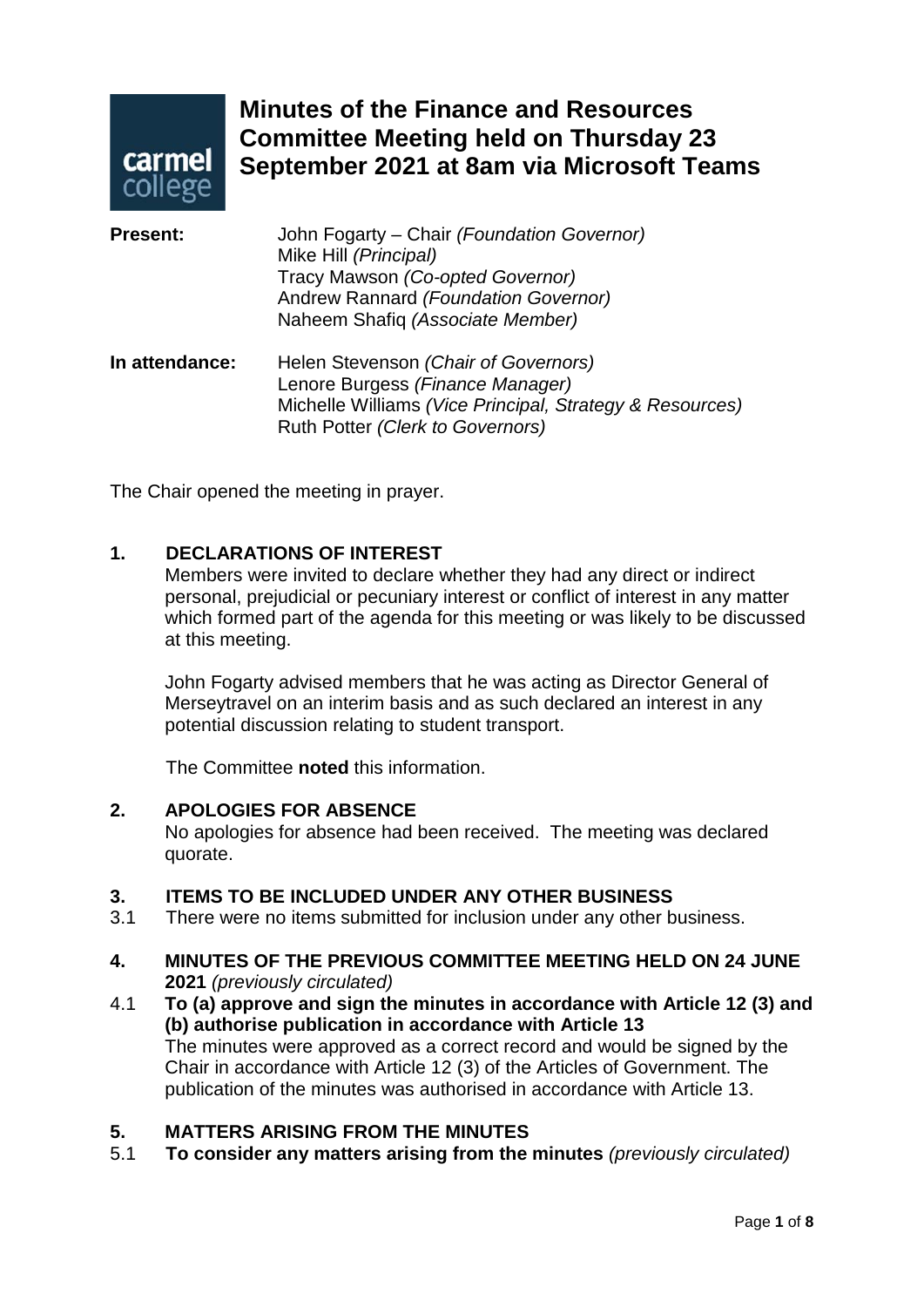Committee members considered the action log prepared by the clerk. There were no matters outstanding from the previous meeting.

# **6. FINANCIAL MANAGEMENT**

### 6.1 **Finance Update – Interim Year End Accounts 2020-21** *(previously circulated)*

The Vice Principal (Strategy and Resources) presented a summary relating to the financial performance of the College for the year ended 31 July 2021. It was confirmed that the report was in draft and as yet unaudited. The report incorporated: income and expenditure account, balance sheet, and cash flow and monitoring information. The Vice Principal explained that the results incorporated the actuarial valuation of the Merseyside Pension Fund (FRS 17 reporting requirement).

The Vice Principal highlighted the following aspects from the report:

- Reported operating deficit on continuing operations was £(64)k which was a significant improvement on the previous year. There was an unfavourable variance of £(168)k over the anticipated position for the year end, however it was explained that this was due to the Merseyside Pension fund adjustment.
- Income and expenditure had been classified as either operating expenditure or non-cash operating expenditure, and this classification would continue in the financial statements.
- Staffing unfavourable variance of £(325)k, the vast majority of this related to the Merseyside Pension Fund accounting adjustment. A paper from the Merseyside Pension Fund actuary had previously been circulated setting out assumptions.
- Catering £10k overspend affected by furlough of staff during pandemic and liability for net payroll costs over and above furlough receipts.
- Transport positive variance of £27.5k against an increased budget due to extra lunchtime bus services required during the pandemic.
- Non-pay costs areas of higher expenditure within the admin and central services spend were explained.
- Premises costs spend had been closely managed within the overall budget, analysis provided via type of spend and variances explained.
- Capital spend favourable variance of £80k.
- Balance sheet healthy balance sheet with high cash balance which provided robust contingency fund if required.
- HE and FE funding summaries provided.
- Income and expenditure performance indicators and cashflow projection provided.

The Vice Principal concluded by reporting that the College had operated within its approved financial plan before FRS17 adjustments for 2020-21. The external audit would be finalised before the Committee's next meeting at which the formal financial statements would be ready for presentation.

Governors' questions on the finance report were invited.

**Q** – Settlement figure contained within the staffing costs. Was this budgeted for, or was there a contingency budget should such costs arise?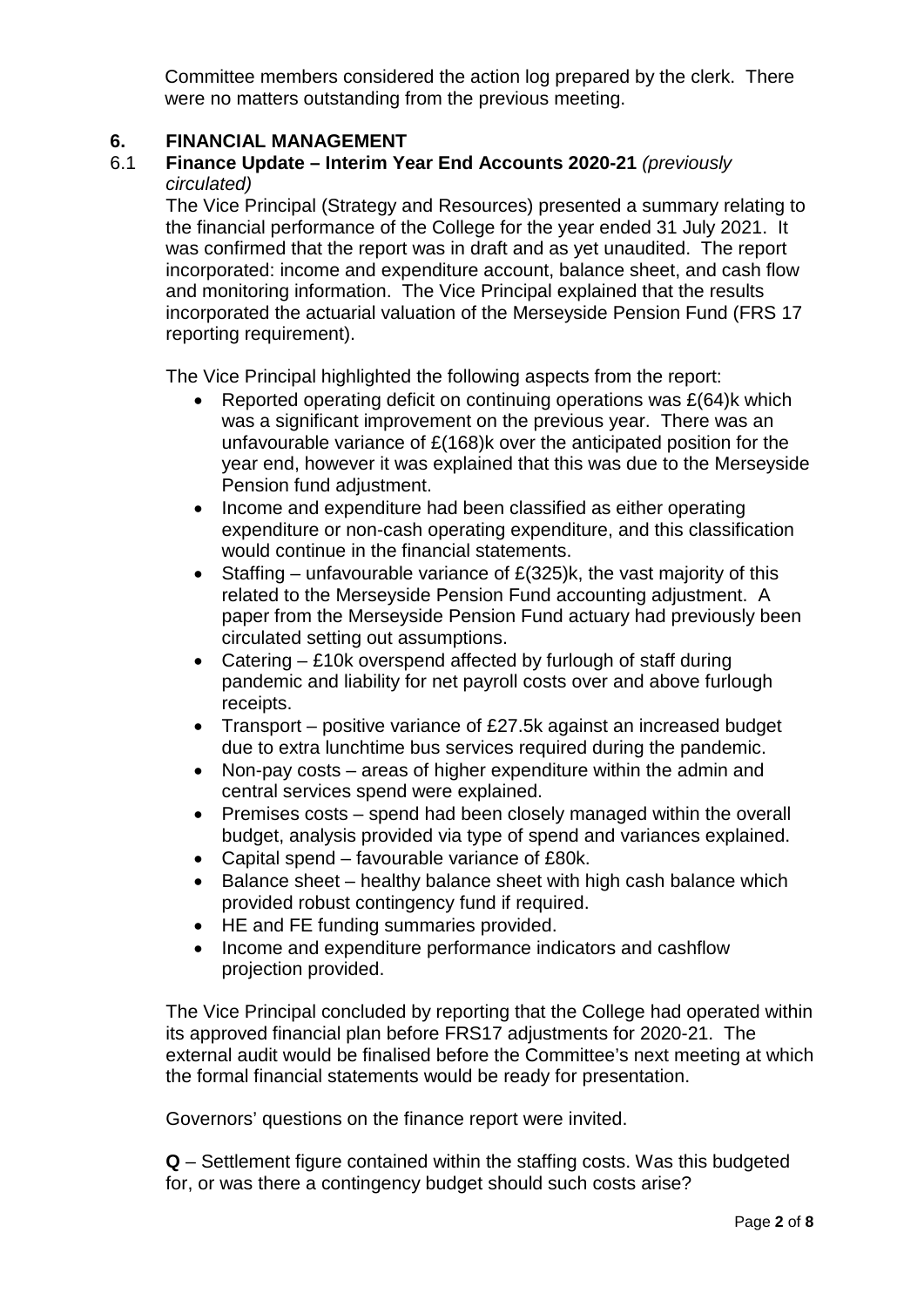**A** – Not specifically budgeted for, but contingency fund available to cover costs.

**Q** – Why was there a reduction in internal audit fees?

**A** – Following a tender process, a new firm of internal auditors was appointed at the beginning of last year hence a change in costs.

**Q** – Large capital expenditure planned for year ahead. Has stress testing taken place around these costs given rise in price of construction materials? **A** – Have been in discussion already with project manager regarding this.

The Chair concluded that the Committee had tracked the outturn throughout the year and it was evident from the year-end interim accounts that management reports and forecasting had been effective.

The Committee **noted** and **approved** the report.

6.2 **Management Accounts – August 2021** *(previously circulated)*

The Vice Principal (Strategy and Resources) provided a summary of the College's financial performance up to the end of August 2021, which was the first month in the new financial year. The report included: income and expenditure account, balance sheet, cash flow and monitoring information.

She highlighted the following points:

- Income and expenditure account surplus had been separated out into two elements: operating surplus and T Level capital grant income.
- Operating surplus favourable variance of £301k
- Staffing costs favourable variance of £68k
- Non-pay costs favourable variance of £71k
- 2021-22 funding allocation this data had not yet been processed through the external funding software as there was a requirement that the students had to be on roll for six weeks before doing so.

The Vice Principal concluded that the College was currently in sound financial health.

The Committee **approved** the management accounts as at the end of August 2021.

#### 6.3 **Student Recruitment 2021-2022** *(previously circulated)*

The Vice Principal (Strategy and Resources) presented her analysis report on student recruitment data for 2021-22 as at 14 September 2021.

She highlighted the following points:

• Total number of learner responsive funded students was reported as 2029, however this figure had recently been updated to 2019. This latest figure represented an over recruitment of 132 students against funding target, but an under recruitment of 108 students against the College's own internal target. It was anticipated that total student numbers would further reduce by the official enrolment target date of six weeks continuously on course (12 October 2021).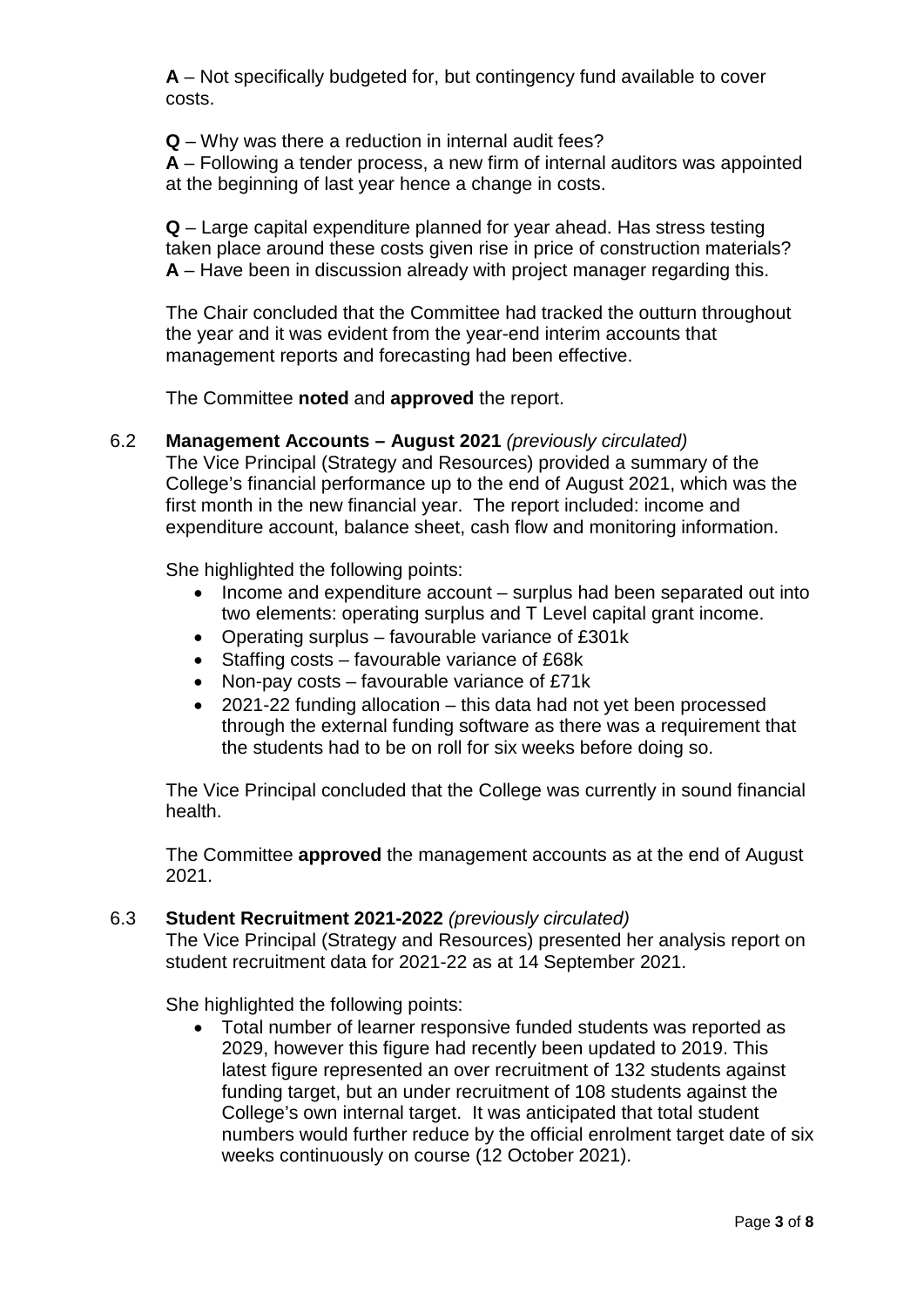- Recruitment of students into Lower Sixth was higher than the funded target but lower than the internal target.
- Retention of students into Upper Sixth was higher than anticipated.
- Under recruitment would not affect funding for this academic year due to the lagged funding model. The financial impact would take effect in 2022-23 and this would be modelled once numbers had settled.
- Conversion rate from application to enrolment had significantly reduced.
- The admissions processes for this student intake had been modified in the context of the pandemic with face-to-face visits and interviews substituted by virtual meetings. These processes were subject to ongoing review.
- The number of students enrolled onto degree courses in connection with the University of Liverpool was anticipated to be in line with plans.
- Network of Hope (partnership with Liverpool Hope University) daytime provision had been withdrawn and evening provision was in line with plans.
- Analysis of student enrolment data by cohort (gender, religion, Local Education Authority [LEA] and ethnicity).

A discussion ensued on key aspects of the report and data. The Principal provided further local and regional context and reported on the activity that was already taking place to attract next year's intake of students. A key factor would be the College's ability to re-engage parents and students with face-toface interactions by getting people onto the campus.

Governors' questions were invited.

**Q** – Any comparative recruitment intelligence from other similar colleges? **A** – Generally, colleges are reporting positive recruitment, this may be reflective of the upturn in demographics for this year's cohort.

**Q** – Given the disruption of previous years, how prepared were the Lower Sixth students coming into College this year?

**A** – Some issues around organisation skills had been reported, but additional skillset of online learning. First student progress monitoring point in two weeks' time will reveal further information.

**Q** – Any correlation between marketing underspend and student numbers? **A** – Not really as the marketing activity encouraged prospective students to apply. Issue had been with conversion of applications into confirmed student places.

The Committee **noted** the contents of the report.

#### 6.4 **Education and Skills Funding Agency (ESFA) Funding Agreement** *(previously circulated)*

The Vice Principal (Strategy and Resources) advised the Committee that the College had received and signed the contractual funding document from the ESFA and outlined details of the funding allocation. The funding agreement had previously been shared with governors. She reported no significant changes to the terms and conditions of funding.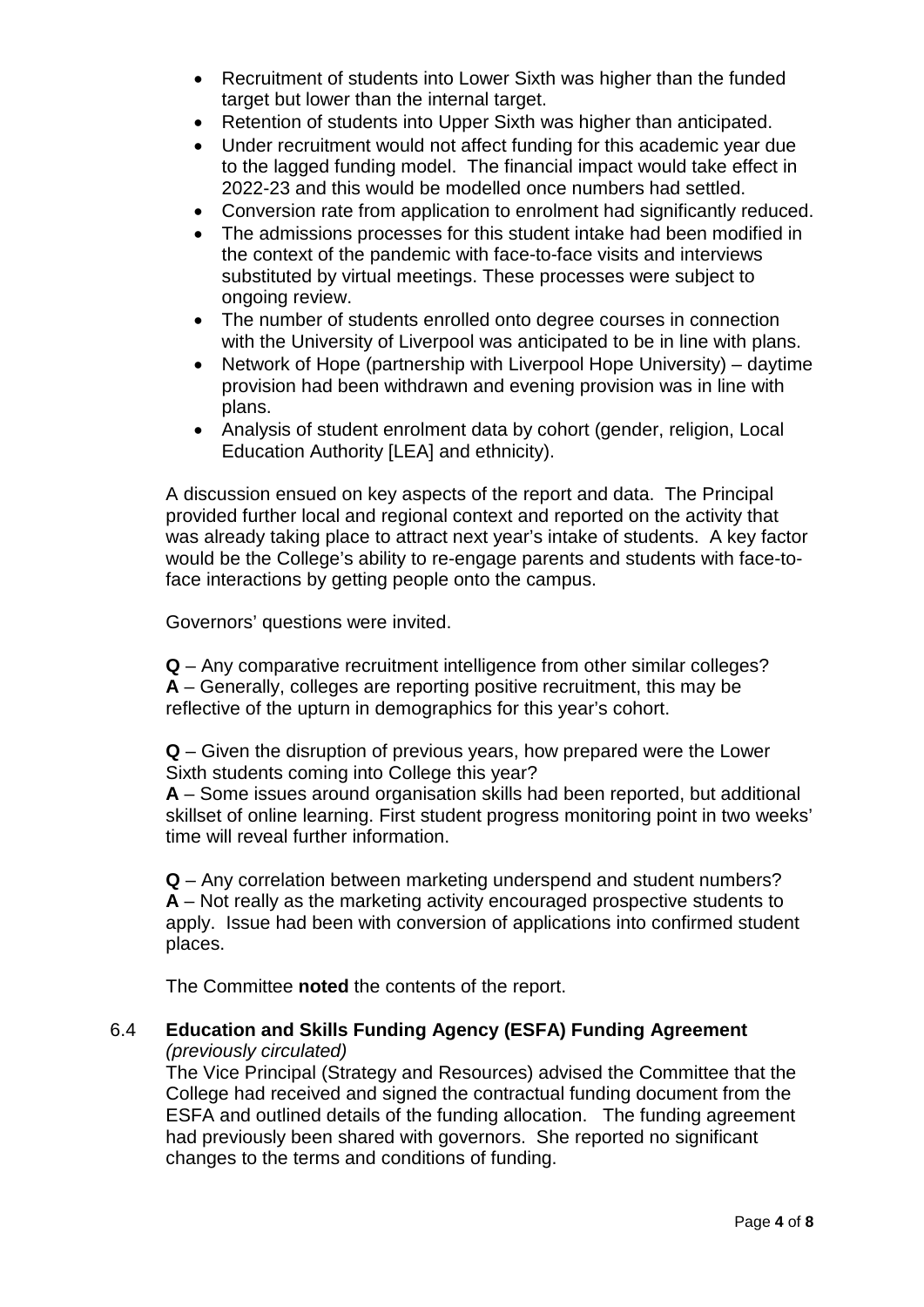The Committee **noted** the contents of the report.

6.5 **Good Practice Guide for Management Accounts** *(previously circulated)* The Vice Principal (Strategy and Resources) referred governors to the guidance document published by the ESFA in July 2021 – 'Management accounts: good practice guide for colleges.' She reported that the College finance team planned to review the format of the current management accounts pack in order to assess whether any improvements could be made in line with the good practice recommendations. Most of these recommendations were already being met, however the style and format of presentation may benefit from adjustment to improve accessibility for the reader. Any adjustments were likely to be incremental, with feedback on efficacy monitored.

Governors' feedback and suggestions on the format of the management accounts were requested. A discussion ensued which suggested that governors appreciated the use of colour – via a RAG (red, amber, green) rating – to aid interpretation and highlight significant issues or variances. The Chair highlighted the importance of all governors being able to understand the finance report, including those governors who were not members of the Finance and Resources Committee.

The Committee **noted** the best practice guide and it was **agreed** that redesigned management accounts would be sent for feedback to two Committee members as well as two non-Committee board members.

**ACTION – Vice Principal to seek feedback on re-designed management accounts pack from two Finance Committee and two non-Finance Committee board members.**

# **7. RESOURCES**

7.1 **Staff Recruitment Annual Report 2020-21** *(previously circulated)* This anonymised report was presented by the Vice Principal (Strategy and Resources) and included data in relation to all internal and external appointments.

The Committee **noted** the contents of the report.

7.2 **Staff Absence Annual Report 2020-21** *(previously circulated)* This anonymised report was presented by the Vice Principal (Strategy and Resources) and included the percentage absence amongst teaching staff, support staff and cleaning staff. Comparative data from 2019-20 was also included. The Vice Principal reported that this was positive data, especially in the context of the Covid-19 pandemic.

**Q** – Did working from home have a positive impact on staff absence? **A** – Yes, for teaching and support staff during the pandemic but not for cleaning staff who still had to come into College.

The Committee **noted** the contents of the report.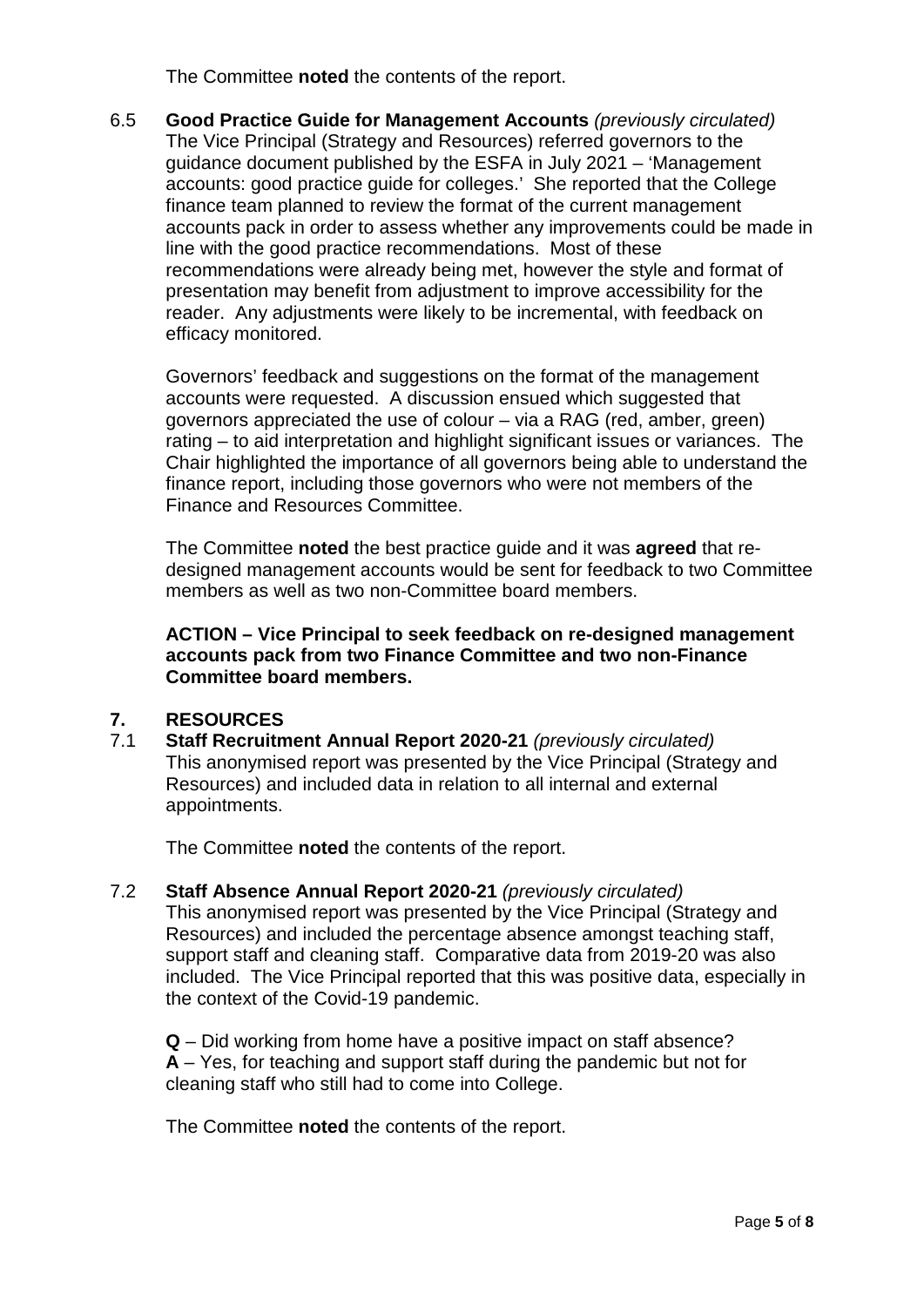# **8. HEALTH AND SAFETY**

### 8.1 **Annual Accident Report 2020-21** *(previously circulated)*

The Vice Principal (Strategy and Resources) presented this anonymised report. No trends were highlighted.

The Committee **noted** the contents of the report.

*Andrew Rannard left the meeting at 9am.*

# **9. ESTATES MANAGEMENT**<br>9.1 **T Level Bid** (previously circ

9.1 **T Level Bid** *(previously circulated)*

The Vice Principal (Strategy and Resources) reported that the College's T Level bid had been approved in full. Plans to re-model the Stoker Building to deliver T Levels would now be progressed. A tender process would be followed to appoint contractors and would require governor representation on the tender panel. The Vice Principal outlined the timeline for this project with a view to ensuring that all building work would be completed by August 2022. She confirmed that she would provide an update report on this capital build programme at each Committee meeting.

A discussion ensued and governors' questions were invited.

**Q** – Had delays in availability of building materials been factored into the project timeline?

**A** – This would be flagged up with the Estates Manager.

The Committee **noted** the contents of the report.

### **10. POLICY REVIEWS**

10.1 **Value for Money Policy** *(previously circulated)*

The Vice Principal (Strategy and Resources) presented this policy, which was due for triennial review, and reported that only minor updates were recommended.

The Committee **recommended approval** of the Value for Money Policy to the Full Governing Body.

**ACTION – Clerk to put Value for Money Policy on next FGB agenda for approval.**

### **11. COMMITTEE EFFECTIVENESS**

11.1 **Finance and Resources Committee Cycle of Business** *(previously circulated)*

The clerk presented this document to Committee members for feedback and suggested that it would serve a number of purposes linked to transparent and accountable governance, such as:

- governor induction aid for new members of the board and Committee
- business continuity aid in the event that clerking services get disrupted in the future
- accessible means by which the business of the Committee can be reviewed, revised and made more efficient in response to internal and external needs.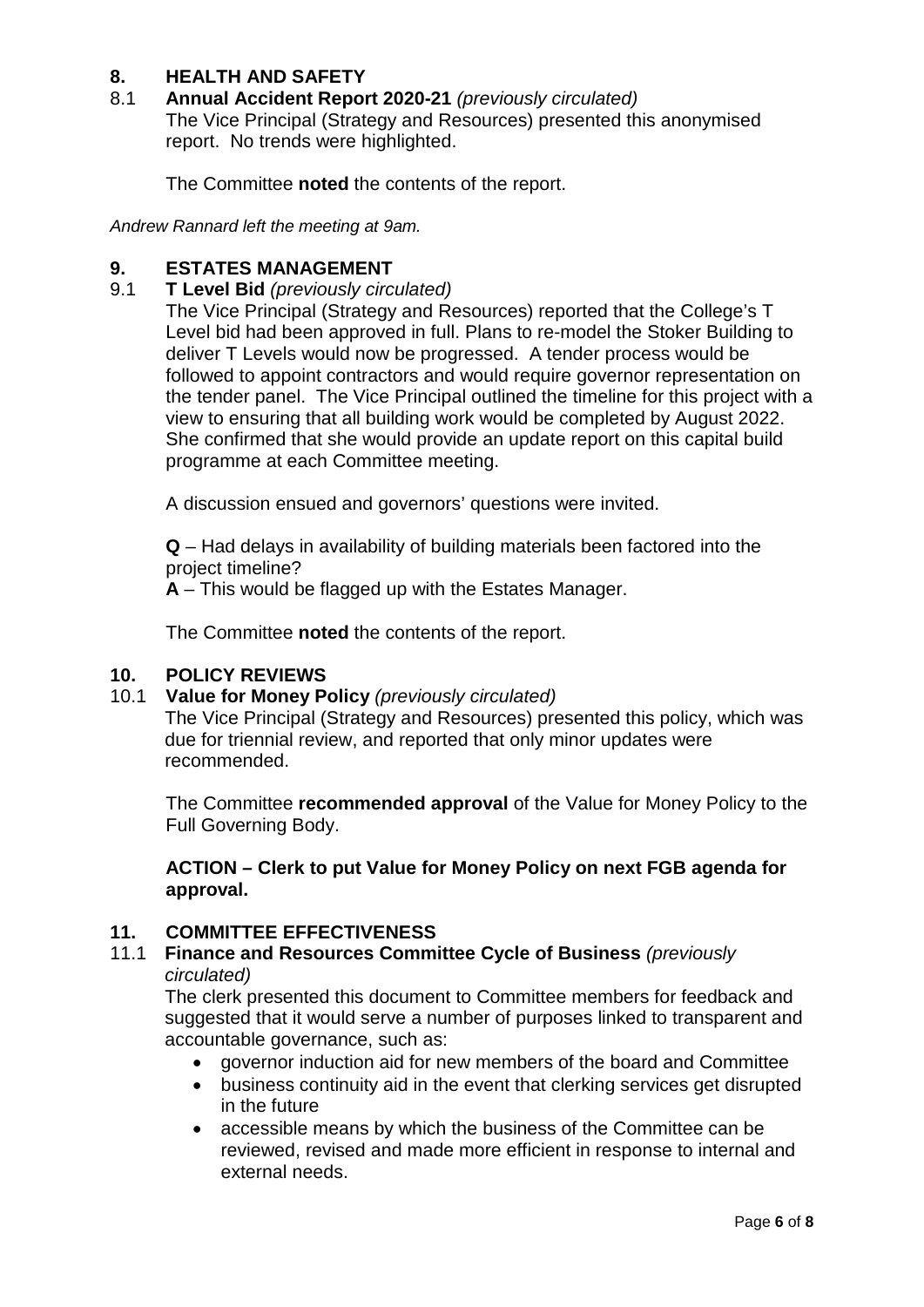The Committee **noted** the contents of the document and thanked the clerk for its preparation.

### 11.2 **Finance and Resources Committee Terms of Reference** *(previously circulated)*

The clerk invited Committee members to conduct an annual review of the current Terms of Reference to determine whether these remained fit for purpose. Final approval of any suggested amendments would sit with the Full Governing Body.

A discussion ensued in relation to corporate social responsibility and where this would fit within the board's scheme of delegation. The Principal indicated that this would fall to the Full Governing Body and would be explored within the strategic planning process.

The Committee **agreed** that its current Terms of Reference did not require any revision.

### **ACTION – Governors' strategic planning day to review corporate social responsibility agenda.**

*Mike Hill left the meeting at 9.05am.*

#### 11.3 **Review of Committee's Key Performance Indicators (KPIs) 2020-21**  *(enclosure)*

The clerk advised governors that the Committee was required to review its own performance annually and presented an analysis of performance against agreed KPIs from the previous academic year.

It was noted that all KPIs had been met with the exception of KPI 1 (attendance) and KPI 9 (property strategy review). It was noted that one Committee member had not attended any meetings during the year and this had impacted overall performance against KPI 1.

Governors **noted** and **agreed** the analysis report on KPIs for 2020-21.

**ACTION – Clerk to review procedures for removal of governors from committees.**

#### 11.4 **Approval of Committee's Key Performance Indicators (KPIs) for 2021-22** *(previously circulated)*

The clerk recommended some changes to the KPIs for the current academic year.

The Committee **approved** the key performance indicators for 2021-22 as presented by the clerk.

### 11.5 **Review of Committee skills analysis and training plan** *(previously circulated)*

The clerk presented an anonymised analysis of the 2020-21 skills audit responses for Finance and Resources Committee members. Membership of the Committee had not changed since this audit was conducted, however not